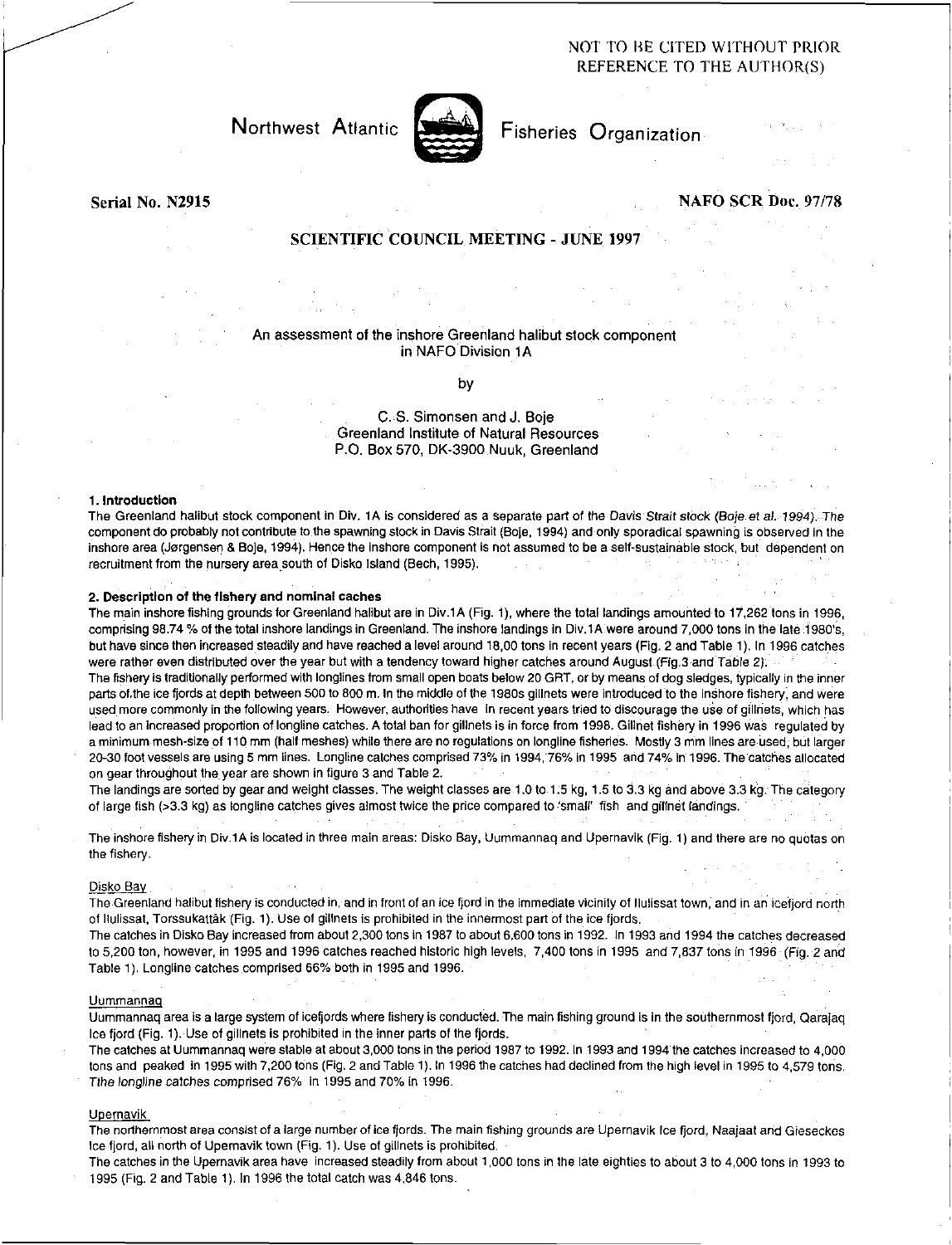### 3. Input data.

#### 3.1 Research Fishery.

## 3.1.1 Longline surveys

Before 1993 various longline exploratory fisheries with research vessels were conducted. Due to different survey design and gear, these surveys are not comparable. In 1993 a longline survey for Greenland halibut was initiated for the inshore areas of Disko Bay, Uummannaq and Upernavik. The survey is conducted annually covering two of three areas alternately, with approximately 30 fixed stations in each area..

In July-August 1996 the research longline vessel 'Adolf Jensen' covered the fjord areas of Disko Bay and Uummannaq. A total of 56 longline settings with 71614 hooks were performed. Mean CPUE values and length for Greenland halibut in the different areas are shown in Table 3 and 4. A comparison between CPUE values in the period 1993-96 In the specific areas was done by an analyse of variance (ANOVA) The natural logarithm to CPUE was used as input and the discrete variables year, field-area code and depth was used in a main-effects model. In this analyse the Disko Bay was divided in the two areas Ilulissat and Torssukatak as they can be consider to be separate fishing grounds.

## 3.1.2 Trawl surveys

The survey is a stratified random designed survey conducted annually from July to September in the area between 59°N and 72°30'N, from the 3-mile limit to the 600 m depth contour line. The target species is shrimp, hence the trawl used is a shrimp trawl with 20 mm mesh size in codend. However, the survey also covers the offshore nursery grounds for Greenland halibut southwest of Disko Island, as well as the inshore nursery ground, Disko Bay (Engelstoft and Jorgensen, 1997).

## 3.2 Commercial fishery data.

#### 3.2.1 Analysis of size distribution In landings.

When sold commercial landings of Greenland halibut are separated in price-classes based on weight. Fish between 0.8 and 3.3 kg are here referred to as 'small fish', while fish above 3.3 kg are referred to as 'large fish', In order to examine changes in commercial catch compositions, the proportion of 'large fish' in commercial landings was analysed for the years 1990 to 1996 (Fig. 6). It should be noted that a change in size-class have been made in 1996 as fish above 3.5 kg formerly was classified as large. No attempt was made to correct for the change in weight for the 'large fish'.

Random sampling of commercial gillnet and longline landings was carried out in the three main areas in February/Marts and again in August in order to get length distributions (Fig. 7).

#### 3.2.2 Estimation of fishing mortality.

In order to estimate the level of fishing mortality, catch-curve analyses were performed. Z-values were obtained from catch-curves of single samples considered representative for catch composition of longlines within an area and for a season. Age-groups 10-14 were used for the linear regressions for all samples. Average values of Z for each of the three areas, Disko Bay, Uummannaq and Upernavik, were compiled as an average of the estimated Z values.

In Disko Bay age-length keys for 1993, 1994, 1995 and 1996 were available. The 1993 age-length key was used on the years 1987 to 1992. No data were available for winter 1991 and summer 1992.

In Uummannaq age-length keys were available for 1993, 1994, 1995 and 1996. The 1993 age-length key was used on the years 1990 to 1988. No data were available for 1991, 1992 and summer 1989.

In Upernavik age-length keys were available for the years 1994 and 1995. As the 1995 age-length key was considered most representative, it was used on the years 1993 and 1990 to 1988. No data were available for 1991, 1992, summer 1993 and winter 1988. In 1996 the age length key from Uumannaq was allocated to Upernavik.

### 3.2.3 Yield per recruit analysis.

A Yield per recruit analysis was performed for each area. An average of mean weight-at-age and exploitation pattern for the period 1993 to 1996 was used in Ilulissat and Uummannaq. In Upemavik data was only available for the period 1994 to 1996. Missing weight-at-age data were estimated by age-weight regressions. Calculations were performed on single recruits in each area. M was set to 0.15.

#### 3.2.4 Catch-at-age data.

Catch-at-age for the three inshore areas were based on sampling from the commercial fishery covering area, gear and season (Tables 6, 7 & 8). Calculations of catch-at-age data for 1988 to 1990 are described in Bole, 1991, and calculations for 1991 to 1994 are described in Bech, 1995. Due to insufficient sampling, gill-net data were pooled within the year at Disko Bay and Uummannaq in 1994 and 1995. Catch-at-age data for Upemavik 1993 were obtained by using the Upemavik age-length key from 1995. Catch-at-age data for 1991 were omitted because the data were considered non-representative. In 1996 age-length keys were obtained for the Disko Bay and Uummannaq area. The age-length key obtained for Uummannaq was applied to Upernavik, since no otolith sampling were carried out in this area.

### 3.3 Recruitment data.

A recruitment index was provided from the Greenland trawl survey (Engelstoft and Jorgensen, 1997).

By use of the Petersen-method ages 1, 2 and 3 were separated from catches taken during the period 1988 to 1995. In 1996 the age composition was estimated from an age-length key during the survey. Catches of age 1, age 2 and age 3+ were standardized as catch in number per hour as described in Bech, 1995. Data were plotted as year classes to visualize the relative year-class strength, and allowing to follow the three first years of the respective year classes where data are available (Figs. 9 and 11).

- 2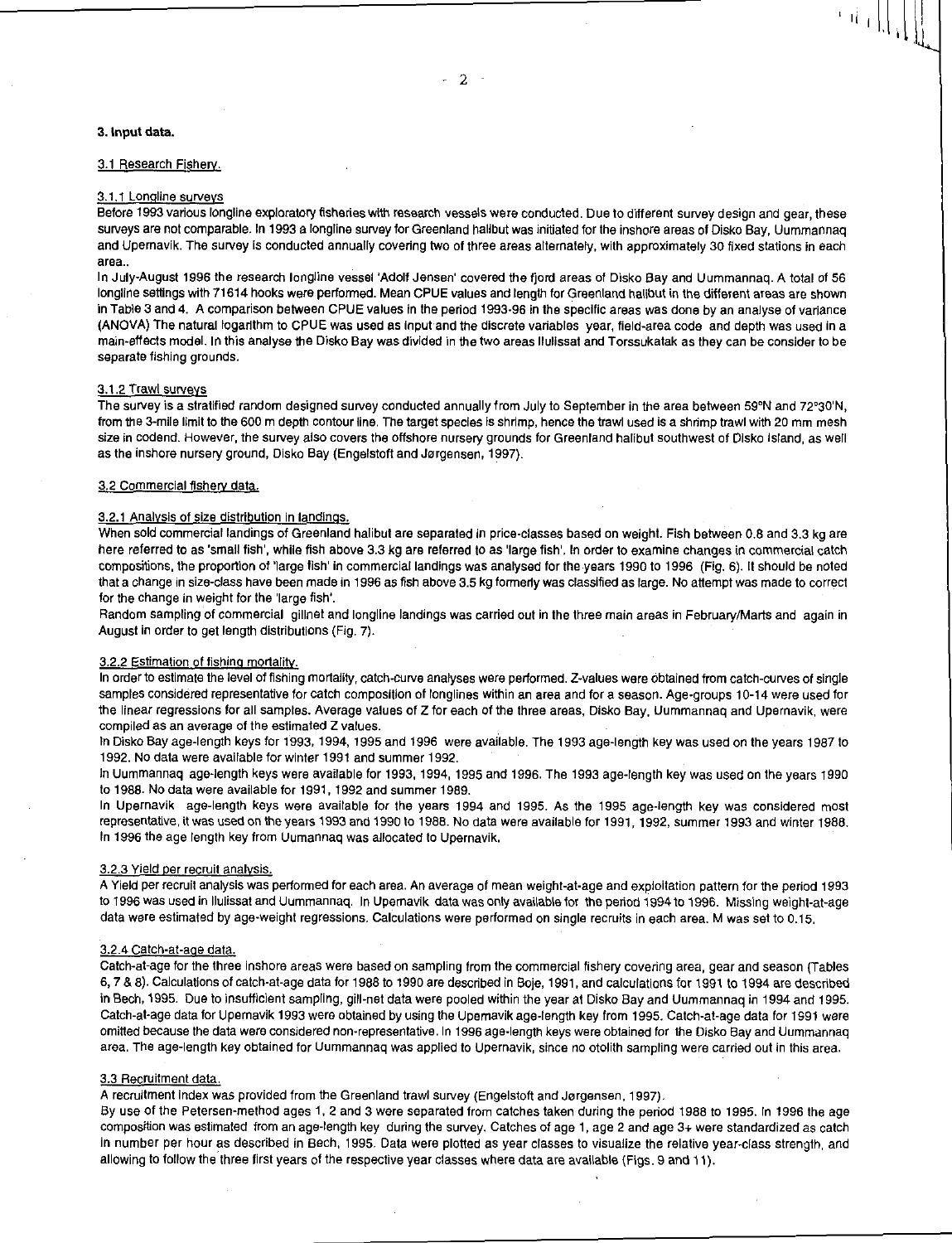Spawning stock biomass (SSB) was calculated for the years 1988 to 1995 by assuming knife-edge maturity ogive, using catch in numbers in Div. 1C and D of ages 10 to 18 in the joint Japan/Greenland survey as an index for spawning biomass. A stock-recruitment plot was based on the standardized CPUE-values for the year class one (Figs. 10 and 12).

### 3.4 Biological data.

Inshore tagging of Greenland halibut has been continued in 1996. No recaptures have so far been recorded outside the tagging area for tagging in the fjords of Div. 1A (unpublished data). Therefore the assumption that the stock in the tree main areas are considered as separate local stocks can be maintained.

## 4. Assessment

## 4.1 Long line survey results.

When comparing the mean length recorded in the surveys since the 1960's a decline in length with time is evident (Table 4). However, looking at the surveys in 1993 to 1996 no clear trend In short time is observed (Fig. 5) -for the Ilulissat area mean-length have increased; in Torssukatak the mean-length have fallen in 1996 compared to 1993 and 1995, also in Upemavik a decline is observed while the Uummannaq showed a weak increase in mean length.

As for mean length the values obtained In the surveys since the 1960's is considerable higher that the CPUE found at the surveys in the nineties (Table 3). The analyse of CPUE obtained at the standardized surveys with research vessel Adolf Jensen in the period 1993 to 1996 showed that; 1) In the Ilulissat area, no statistical significant was found for any of the parameters, however a tendency to lower CPUE with time was observed 2) In the Torssukatak area, a significant difference between the areas investigated, but not between the years. 3) In the Ummannaq area, a tendency to increased CPUE with time was observed however, not statistical significant. 4) In the Upemavik area, a significant decrease was found between 1994 and 1995. It should be noted that residuals for all four areas showed a strong tendency *to* a *positive correlation* with CPUE. In figure 4 the CPUE (index-value using the least square means, in order to take unbalanced sampling between years into account) for the four fishing ground is shown.

#### 4.2 Estimation of fishing mortality

Fishing mortality was estimated by means of catch-curves (Table 5). F values at Disko Bay were found to be F<sub>1996</sub> of 0.44; at Uummannaq  $F_{1996}$  of 0.41 and at Upernavik  $F_{1996}$  of 0.0.

The F values estimates in 1996 are considerably lower than estimates of fishing mortality for the previous years. As the fishery is expected to exploit different age-components *in the different seasons* and different localities, the basis for a catch-curve analysis may be violated. Furthermore, the age readings may be considered unreliable due to change in perception by the otolith reader. Therefore a decrease in F was not considered to reflect the actual exploration of the stock. Previous Information suggest that effort has been stable or increasing (Bech *et al,* 1996).

### 4.3 Biological reference points.

Y/R analyses performed for each area using long-term averages of mean weight-at-age and exploitation pattern gave the following estimates of  $F_{0.1}$  and  $F_{\text{max}}$ .

At Disko Bay  $F_{0,1}$  was estimated to 0.22 and  $F_{max}$  to 0.38. As the  $F_{1996}$  was estimated to 0.44, the exploitation of the inshore stock in Disko Bay is beyond  $F_{max}$  (Fig. 13A).

At Uummannag  $F_{0,1}$  was estimated to 0.25 and  $F_{\text{max}}$  to 0.47. The  $F_{\text{1996}}$  value was 0,25 (Fig. 13B).

At Upernavik  $F_{0,1}$  was estimated to 0.19,  $F_{\text{max}}$  was 0.31 and  $F_{1995}$  was estimated to 0.0 (Fig. 13C).

## 4.4 Analysis of size distribution in landings.

A general trend to a decrease of the category 'large' in the landings for the different *fishing grounds is observed on figure* 6. However, a significant decline is only evident for the Uummannaq area. When comparing 1995 with 1996 an increase is seen for tree of the four areas, but this could be because of the change of the weight-class categories (as mentioned in 3.21).

Length measurements from the commercial longline landings In the period 1993 to 1996 In Ilulissat, Uummannaq and Upernavik did not show any clear tendency (Fig. 7). The figure indicates that the fishery are taking place on smaller sub-components of the stock as size differences is observed between summer and winter and changes in size seems to be related with season.

#### 4.5 Age composition in landings

For all three areas a downward trend in age composition of the commercial catches was observed (Fig. 8). A linear regression showed the highest decline in the commercial landings in Uummannaq ( $\alpha$ =-0.35 year<sup>'</sup>, P=0.004), while the trend in Upernavik ( $\alpha$ =-0.23 year<sup>'</sup>, P=0.28) and Disko Bay ( $\alpha$ =-0.07 year<sup>1</sup>, P=0.68) where not as evident. The age composition in the Disko Bay was the youngest in the time series.

### 4.6 Recruitment.

The recruitment has been declining since the presumably large 1991 year-class. The 1995 yearclass seems, however, to be the largest on record (Fig. 8). The mean catch of 1 year old fish was about 650 specimens per hour compared to about 350 for the 1991 year-class. The figure in 1996 was, however, to some extent driven by one large catch. Is this catch excluded from the calculations mean catch per hour was 467 specimens, still well above the 1991 level. Catches of one year old fish in Disko Bay was also the highest on record (Fig. 11), a large number of one year old fish were seen outside the traditional nursery area, especially north of Disko Island.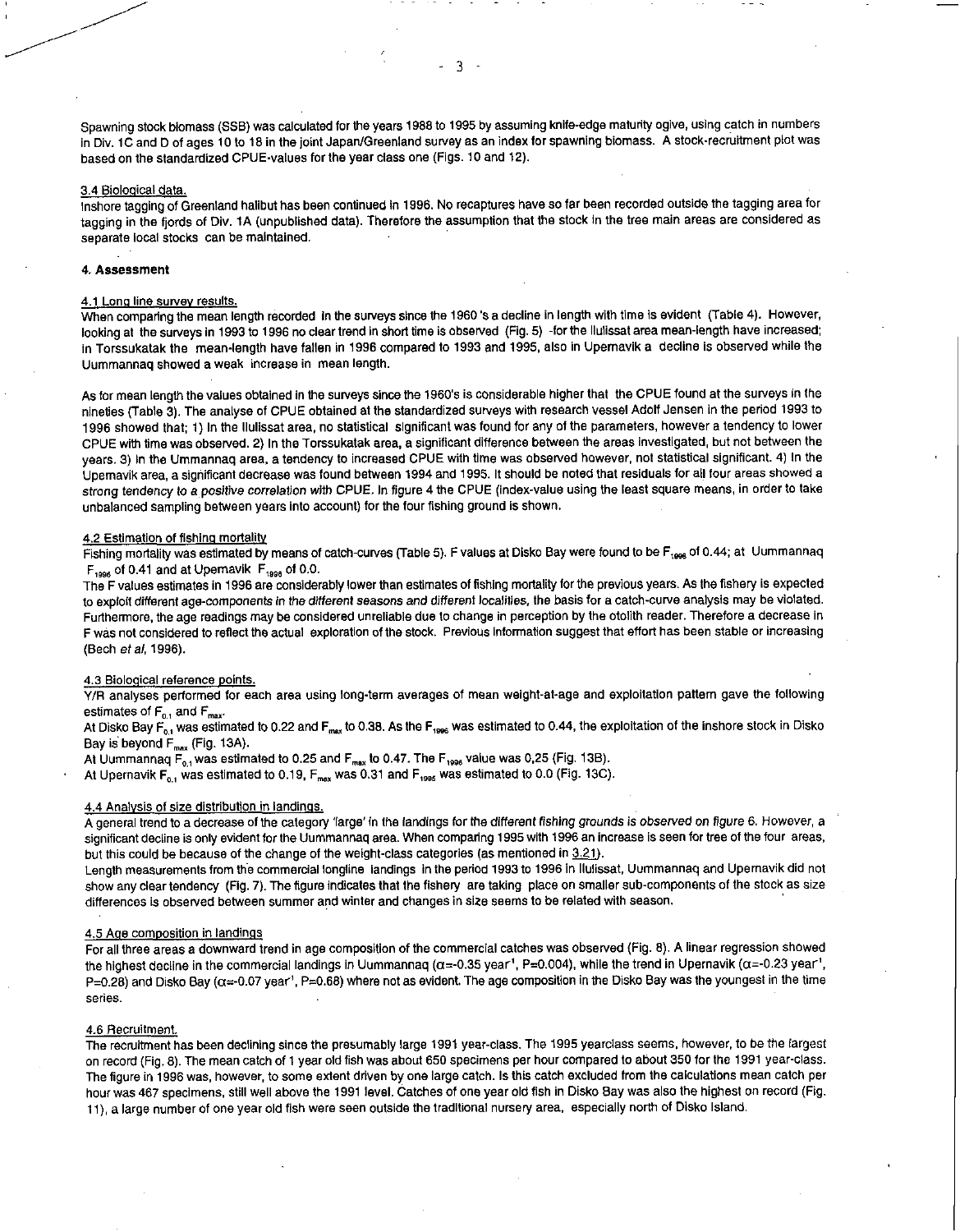The standardized CPUE-values for age **1** from the Greenland trawl survey is plotted against SSB at spawning time (Fig. 10 & 12): Although the SSB in 1995 is the second lowest recorded the recruitment of age 1 in 1996 is the highest in the time series. As no maturity data was available, there should not be put too much effort into the interpretation of the present relationship.

### **4.6 State of the stock components.**

#### Disko Bay (Ilulissat).

Catches have been increasing continuously in the past 10 years from about 2,000 t to about 8,000 t. However, catch composition has not undergone dramatic changes in recent years. Survey results since 1993 do not indicate any major changes in total abundance or catch composition. Yield per recruit analysis and estimation of present fishing mortality suggest a F level above F<sub>max</sub>. The stock component in Disko Bay is composed of younger and smaller individuals compared to the two other areas but do not apear to be affected in latest years by the increasing fishery. Whether this is due to Influx of strong year-classes or due to redistribution of the stock/fishery is unknown. The lack of information of effort from commercial fishery and the high exploitation level ( which Is limited to very small areas), may lead to adoption of a cautious harvest strategy for the stock component in order to prevent the stock from being further growth overfishing.

#### Uummannag

Catches have been increasing from a level of 2,000 t before 1987 to about 3,000 t in the period 1987-1992 and further to a record high in 1995 of 7,000 t. In 1996 catches decreased to 4,500 t. Catch composition has changed significant since the 1980's towards a higher exploitation of younger age-groups, thus indicating growth overfishing. Survey results since 1993 suggest a minor increase in total abundance and catch composition also showed a minor increase in mean length. Yield per recruit analysis and estimation of present fishing mortality suggest a F level at about  $F_{0,1}$ . The stock component in Uummannaq appears to be affected by the increasing fishery in respect to abundance and stock composition.

The estimated low fishing mortality is considered an underestimate, due to methodological violations as mentioned elsewhere. The lack of information of effort from commercial fishery may lead to adoption of a cautious harvest strategy for the stock component in order to prevent the stock from further growth overfishing.

#### Upernavik

The fishery for Greenland halibut in Upemavik began in 1986 and the stock component are therefore assumed a virgin stock before 1986. Catches have been increasing from a level of 1,000 t before 1992 to about 4,500 t in recent years. Catch composition has changed continuously In the period to Include exploitation of younger age-groups. Survey results in 1994 and 1995 suggest a decrease in total abundance and a decrease in mean length in stock composition. Yield per recruit analysis and estimation of present fishing mortality suggest a low exploitation level with F below  $F_{0,1}$ . The stock component in Upernavik apears to be in relative good condition as a change in catch compositions is expected for a newly virgin component.

The estimated low fishing mortality is considered an underestimate, due to methodological violations as mentioned elsewhere. The lack of information of effort from commercial fishery may lead to adoption of a cautious harvest strategy for the stock component in order to prevent the stock from risking growth overfishing.

#### 4.7 General comments.

Maturity-at-age data were not available.

The fishing mortalities estimated from catch curves should be interpreted very carefully. The inshore fishery do, contrary to offshore fishery, takes place on smaller sub-components dependant on season and locality within each of the 3 assessed areas. This may be an explanation for the high variation in calculated Z values from single samples. Secondly, change in the age-reading personnel is assumed to have lead to a change in perception of the otoliths. Joint NAFO/ICES activities on age validation is established on this issue and continues its work (ICES/NAFO, 1997).

The inshore stock is exclusively dependent on recruitment from the offshore nursery grounds and the spawning stock in Davis Strait. Only sporadic spawning occurs in the fjords, hence the stock is not self-sustainable. The fish remain in the fjords, and do not contribute back to the offshore spawning stock. It is unclear yet what impact the commercial shrimp fishery have on the survival on the small Greenland halibut.

The connection between the offshore and inshore stocks implies that recruitment failure in the offshore spawning stock due to high fishing mortality, will have severe implications for the recruitment to the inshore stocks.

Recruitment indices suggest that the strong year-classes 1991 and 1995 *could be* entering the fishery in the future.

A reliable dataserie on catch at age for Disko Bay is being established for the period 1985 to 1996, and attempts will be made in the future to use these data for a historic description of the stock and hopefully for catch prognoses. The lack or scarcity of tuning data impedes the work.

Measures of effort in the fishery should be provided. This would make it possible to obtain other estimates of Z from the commercial fishery, such as catch-rate-at-age. Furthermore, trends in effort could *be* compared to trends in F.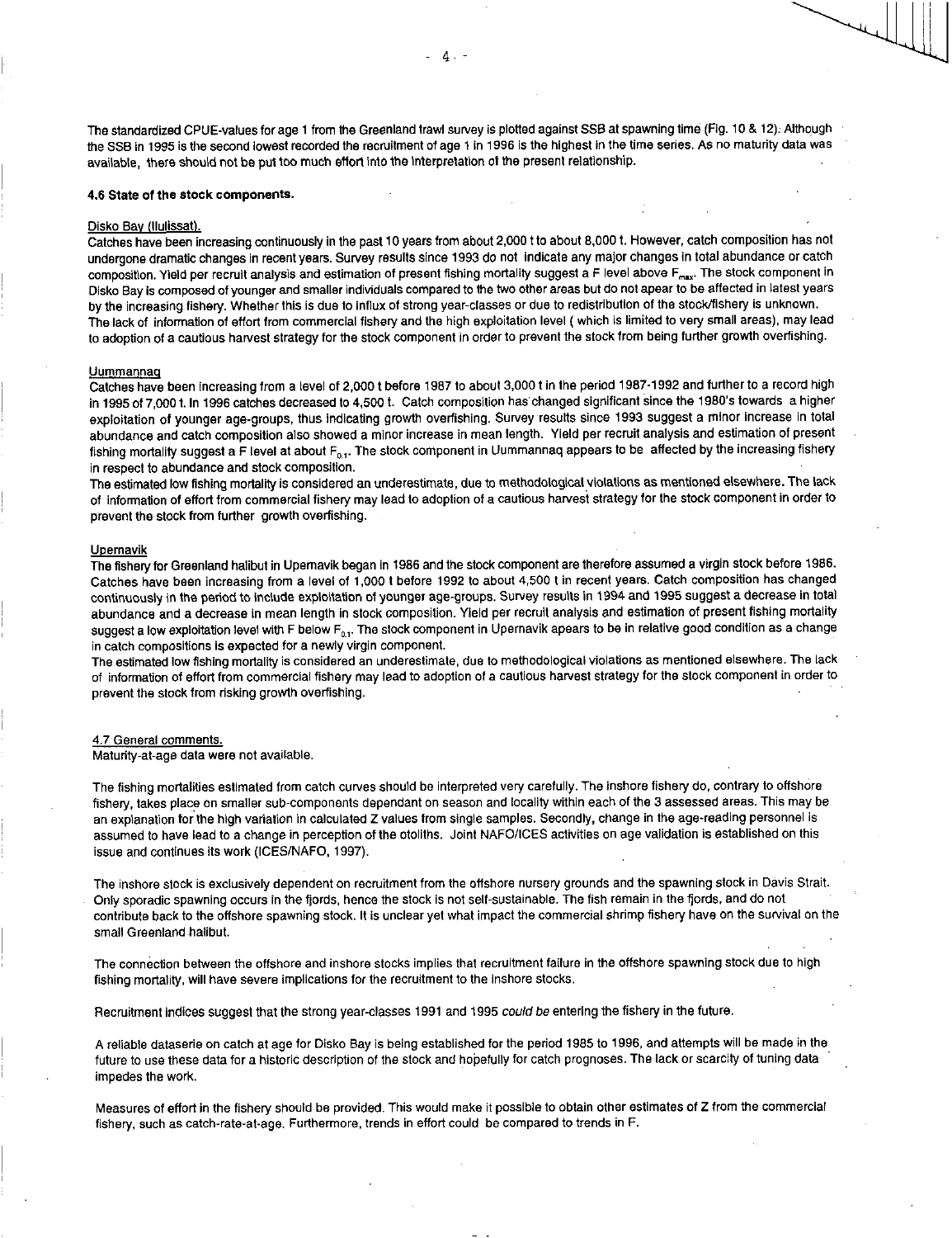## 5. References.

Bech, G, Boje J and Pedersen B. 1996. An Assessment of the Inshore Greenland Halibut Stock component In NAFO Division 1A. NAFO SCR. Doc. 96/68, Serial No. N2744.

Bech, G. 1995. Recruitment of Greenland Halibut at West Greenland. NAFO SCR. Doc. 95/19. Serial No. N2526.

Boje, J. 1994. Migrations of Greenland halibut in Northwest Atlantic based on tagging experiments in Greenland waters 1986-1992 NAFO SCR. Doc. 94/18. Serial No. N2383,

Boje, J., O.A. Jorgensen & G. Bech, 1994. An Assessment of the Greenland Halibut Stock Component in NAFO Subareas 0+1 NAFO SCR. Doc. 94/59. Serial No. N2430.

Boje, J. 1991. An Assessment of the Greenland Halibut Stock Component In NAFO Subareas 0+1. NAFO SCR. Doc. 91/38, Serial No. N1918.

Engelstoft J.J and Jorgensen 0. A. 1997. Assessment of Greenland Halibut Stock Component in NAFO Subarea 0 + Div. 1B-1F. NAFO SCR. Doc. 97/39 Serial No. N?.

Jorgensen, O.A. & J. Boje, 1994. Sexual Maturity of Greenland halibut in NAFO Subarea 1. SCR. Doc. 94/42 Serial No. N4212.

ICES/NAFO, 1997. ICES/NAFO workshop on Greenland halibut age reading. ICES CM /G:1

Table 1. Landings and Greenland halibut (tons) in Div. 1A distributed on the main fishing grounds: Disko Bay, Uummannaq and Upernavik. The last column indicates recent catch level (expressed as the mean landings during the last 3 years).

| Area/year   | 1987 | 1988 | 1989 | 1990 | 1991 | 1992  | 1993  | 1994  | 1995  | 1996  | Recent catch |
|-------------|------|------|------|------|------|-------|-------|-------|-------|-------|--------------|
| Disko Bay   | 2258 | 2670 | 2781 | 3821 | 5372 | 6577  | 5367  | 5201  | 7400  | 7837  | 6813         |
| Uummannaq   | 2897 | 2920 | 2859 | 2779 | 3045 | 3067  | 3916  | 4004  | 7234  | 4579  | 5272         |
| Upernavik   | 1634 | 777  | 1253 | 1245 | 1495 | 2156  | 3805  | 4844  | 2403  | 4846  | 4031         |
| Unknown     | 407  | 636  | 599  | 507  | 17   | 133   |       |       |       |       |              |
| Total in 1A | 7196 | 7003 | 7492 | 8352 | 9929 | 11933 | 13088 | 14049 | 17037 | 17262 |              |

Table 2. Landings in NAFO Div. 1A in 1996 allocated on gear for each month in procent.

| Gear/month | Jan  | Feb | Mar              | Apr         | May | Jun | Jul              | Aug  | Sep. | Oct | Nov.             | Dec. | Total |
|------------|------|-----|------------------|-------------|-----|-----|------------------|------|------|-----|------------------|------|-------|
| Longline   | 2.50 | 5.0 | 5.2 <sub>1</sub> | 7.4         | 4.6 | 4.3 | 9.6              | 12.3 | 9.6  | 6.2 | 3.5              | 4.0  | 74.2  |
| Gillnet    | 2.20 | 3.1 |                  | $2.5 - 2.1$ | 4.2 | 2.9 | 3.2 <sub>1</sub> | 0.7  | 0.8  | 0.7 | 0.2 <sub>0</sub> | 0.9  | 23.6  |
| Unknown    |      |     |                  |             |     |     | 0.3 <sub>1</sub> | 0.6  | 1.0  | 0.2 |                  |      | 2.2   |
| Total      | 4.8  | 8.1 | 7.7              | 9.5         | 8.9 | 7,1 | 13.1             | 13.7 | 11.4 | 7.2 | 3.7              | 4.9  |       |

Table 3. CPUE values (kg/100 hooks) from longline surveys conducted in Div.1A inshore areas.

| Area/year | 1962           | 1985                     | 1986                                 | 1987   | 1993      | 1994      | 1995 | 1996           |
|-----------|----------------|--------------------------|--------------------------------------|--------|-----------|-----------|------|----------------|
| Disko bay |                | $\bullet$                | 8.3                                  | 16.5   | 3.1       | 3.1       | ٠    | 3.9            |
| Uummannaq | 4.6            | 13.7                     | $\overline{\phantom{0}}$             | 8.6    | 2.8       | $\bullet$ | 6.6  | 4.5            |
| Upernavik | $\blacksquare$ | $\overline{\phantom{a}}$ | $\overline{\phantom{a}}$<br>________ | $\sim$ | $\bullet$ | 5.2       | 3.9  | $\blacksquare$ |

- 5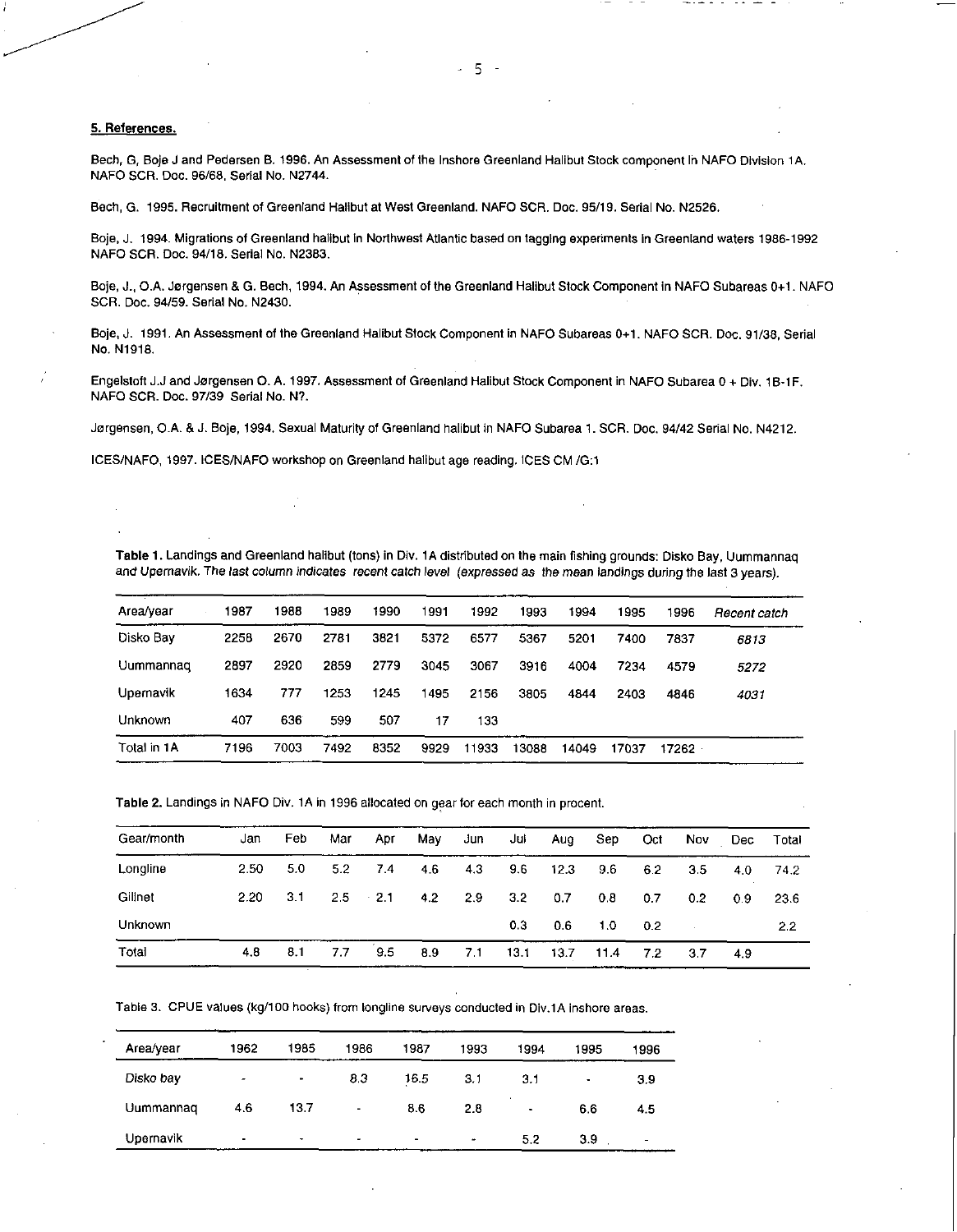**Table 4.** Mean length (cm) from catches taken in inshore longline surveys.

| Area/year | 1962                | 1985 | 1986           | 1987 | 1993 | 1994 | 1995 | 1996          |  |
|-----------|---------------------|------|----------------|------|------|------|------|---------------|--|
| Disko bay | $\bullet$           | 62.4 | 53.5           | 62.2 | 55.9 | 56.5 | ٠    | $-53.6$<br>٠. |  |
| Uummannag | 67.8                | 70.5 | $\blacksquare$ | 61.8 | 57.5 | ٠    | 57.8 | 59.5          |  |
| Upernavik | $\hat{\phantom{a}}$ |      |                |      | ٠    | 64.6 | 60.8 | ۰             |  |

Table 5. Estimates of fishing mortality (F) from catch curve analysis on commercial samples from 1987 to 1996.

| Area/year | 1987 | 1988 | 1989 | 1990 | 1991                  | 1992                  | 1993 | 1994 | 1995 | 1996 |
|-----------|------|------|------|------|-----------------------|-----------------------|------|------|------|------|
| Disko Bay | 0.42 | 0.16 | 0.24 | 0.51 | 0.40                  | 0.45                  | 0.51 | 0.80 | 0.54 | 0.44 |
| Uummannag | 1.09 | 1.01 | 1.01 | 0.88 | $\tilde{\phantom{a}}$ | $\blacksquare$        | 1.20 | 0.98 | 1.31 | 0.25 |
| Upernavik | ٠    | 0.35 | 0.41 | 0.48 | $\bullet$             | $\Delta \phi = 0.001$ | 0.42 | 0.58 | 0.43 | 0.00 |

**Table 6.** Catch at age of Greenland halibut in 1988-1996 in Disko Bay area.

|          |                    |                        |                   | Catch in numbers (thou.) |             |                    |              |                    |                    |
|----------|--------------------|------------------------|-------------------|--------------------------|-------------|--------------------|--------------|--------------------|--------------------|
| age/year | 1988               | 1989                   | 1990              | 1991                     | 1992        | 1993               | 1994         | 1995               | 1996               |
| 4        | $\mathfrak{o}$     | $\mathbf{O}^{\dagger}$ | 0                 | 5                        | 34          | 7                  | $\mathbf 0$  | $\pmb{\mathsf{O}}$ | $\bf{0}$           |
| 5        | $\pmb{\mathsf{O}}$ | $\circ$                | 0                 | 5                        | 92          | 15                 | 3            | $\pmb{\mathsf{O}}$ | 8                  |
| 6        | $\mathbf{1}$       | $\pmb{\mathsf{O}}$     | $\ddot{\text{o}}$ | 11                       | 122         | 62                 | 15           | $\mathbf 0$        | $\mathbf{1}$       |
| 7        | 9                  | $\mathbf 0$            | 1                 | 279                      | 332         | 280                | 112          | 45                 | 47                 |
| 8        | 59                 | 14                     | 24                | 806                      | 476         | 479                | 281          | 459                | 323                |
| 9        | 182                | 106                    | 141               | 535                      | 390         | 339                | 539          | 639                | 941                |
| 10       | 173                | 121                    | 185               | 333                      | 451         | 280                | 396          | 798                | 651                |
| 11       | 132                | 94                     | 188               | 238                      | 532         | 240                | 190          | 463                | 454                |
| 12       | 73                 | 49                     | 126               | 76                       | 309         | 122                | 91           | 185                | 273                |
| 13       | 63                 | 33                     | 80                | 45                       | 140         | 91                 | 50           | 127                | 145                |
| 14       | 65                 | 39                     | 59                | 67                       | 92          | 112                | 45           | 27                 | 75                 |
| 15       | 38                 | 31                     | 42                | 57                       | 18          | 75                 | 41           | 36                 | 44                 |
| 16       | 18                 | 19                     | 23                | 35                       | $\pmb{0}$   | 57                 | 21           | 12                 | 31                 |
| 17       | $11$ .             | 14                     | 15                | 7                        | $\mathbf 0$ | $12 -$             | 10           | 15                 | 5                  |
| 18       | 4                  | 8                      | 6                 | $\mathbf 2$              | $\mathbf 0$ | 10                 | $\mathbf{I}$ | 0                  | 33                 |
| 19       | $\mathbf 0$        | 0                      | ${\bf 0}$         | $\mathbf 0$              | $\mathbf 0$ | $\overline{7}$     | З            | 0                  | 0                  |
| 20       | 0                  | 0                      | 0                 | 0                        | 0           | 0                  | 0<br>ù.      | 0                  | 0                  |
| 21       | 0                  | 0                      | 0                 | 0                        | $\pmb{0}$   | $\mathbf 0$        | O            | 0                  | $\pmb{\mathsf{O}}$ |
| 22       | 0                  | 0                      | 0                 | $\mathbf 0$              | 0           | $\pmb{\mathsf{O}}$ | $\mathbf{1}$ | 0                  | 0                  |
| Total    | 827                | 529                    | 890               | 2501                     | 2988        | 2186               | 1781         | 2808               | 3031               |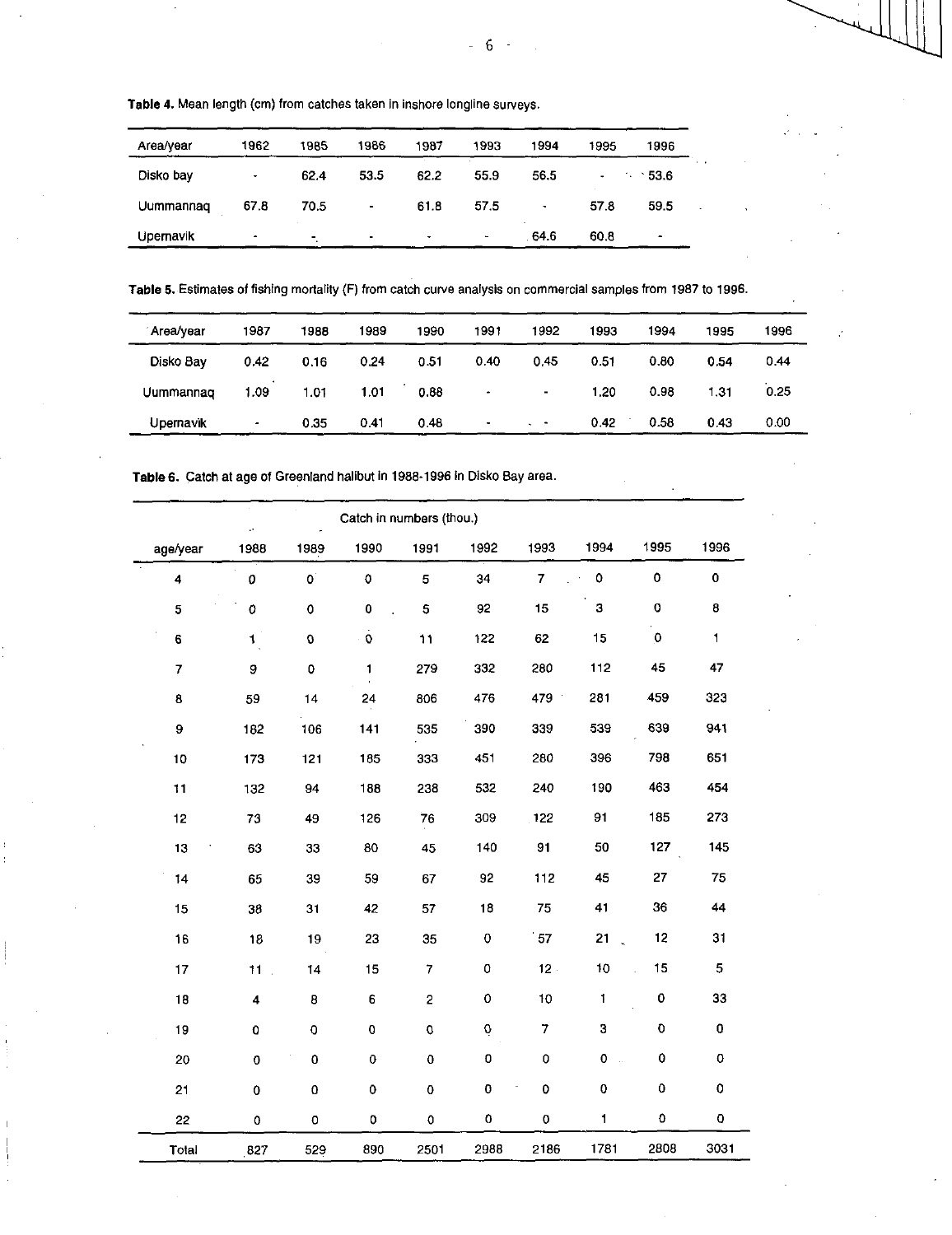|                |                    |                    | Catch in numbers (thou.) |                |                          |              |                         |                    |                    |
|----------------|--------------------|--------------------|--------------------------|----------------|--------------------------|--------------|-------------------------|--------------------|--------------------|
| age/year       | 1988               | 1989               | 1990                     | 1991           | 1992                     | 1993         | 1994                    | 1995               | 1996               |
| 5              | $\pmb{\mathsf{o}}$ | $\pmb{\mathsf{O}}$ | $\mathbf 0$              |                | $\blacksquare$           | 0            | 0<br>$\bar{\alpha}$     | $\mathbf C$        | $\mathbf{1}$       |
| 6              | $\pmb{0}$          | 0                  | $\mathbf 0$              |                |                          | 0            | $\pmb{\mathsf{O}}$      | $\pmb{\mathsf{O}}$ | $\pmb{\mathsf{o}}$ |
| $\overline{7}$ | 1                  | $\mathbf 0$        | $\blacksquare$           |                |                          | 9            | 24                      | 6                  | 6                  |
| 8<br>à.        | 5                  | $\overline{2}$     | 3                        |                |                          | 45           | 105                     | 217                | 76                 |
| 9              | 20                 | 9                  | 15                       |                |                          | 200          | 226                     | 564                | 308                |
| 10             | 52                 | 35                 | 47                       | $\blacksquare$ |                          | 202          | 271                     | 601                | 279                |
| 11             | 121                | 98                 | 108                      |                | ۰                        | 142          | 346                     | 413                | 286                |
| 12             | 143                | 120                | 121                      |                | ۰                        | 138          | 139                     | 414                | 232                |
| 13             | 121.               | 99                 | 101                      | ٠              | $\overline{\phantom{a}}$ | 104          | 105                     | 219                | 142                |
| 14             | 96                 | 76                 | 82                       |                | ٠                        | 158          | 34                      | 138                | 69                 |
| 15             | 49                 | 38                 | 42                       |                |                          | 93           | 12                      | 49                 | 28                 |
| 16             | 23                 | 19                 | 20                       | ۰              | $\ddot{\phantom{0}}$     | 28           | $\pmb{0}$               | 28                 | 11                 |
| 17             | 13                 | 14                 | 15                       |                | ٠                        | 19           | $\bf{0}$                | $17 -$             | $\blacksquare$     |
| 18             | 4                  | 6                  | 6                        |                |                          | 0            | $\overline{\mathbf{c}}$ | 4                  | 14                 |
| 19             | o                  | o                  | $\pmb{0}$                |                |                          | 0            | 0                       | 0                  | $\mathbf 0$        |
| 20             | $\circ$            | 0                  | $\mathbf 0$              |                |                          | 0            | $\pmb{0}$               | $\blacksquare$     | 0                  |
| 21             | $\pmb{\mathsf{O}}$ | 0                  | 0                        |                | $\blacksquare$           | $\mathbf{1}$ | 0                       | $\pmb{\mathsf{O}}$ | 0                  |
| Total          | 648                | 516                | 563                      |                |                          | 1141         | 1264                    | 2671               | 1453               |

Table 7. Catch at age of Greenland halibut In Uummannaq area In 1988-1996. -indicates insufficient sampling.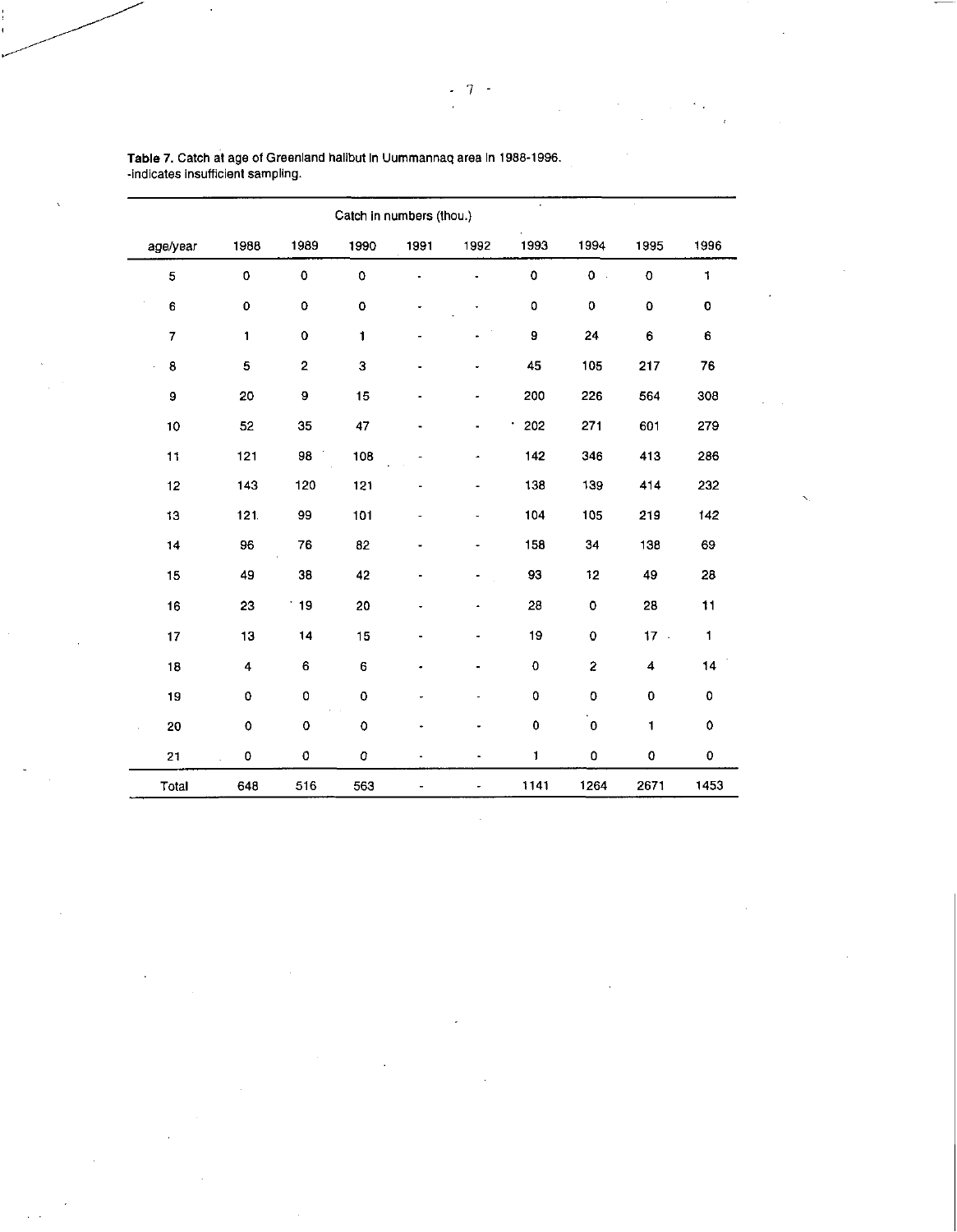|                         |                            |                      | Catch in numbers (thou.) |      |      |                      |                         |                    |                    |
|-------------------------|----------------------------|----------------------|--------------------------|------|------|----------------------|-------------------------|--------------------|--------------------|
| age/year                | 1988                       | 1989<br>$\mathbf{r}$ | 1990                     | 1991 | 1992 | 1993                 | 1994                    | 1995               | 1996               |
| 5                       | 0                          | $\pmb{0}$            | $\mathbf 0$              |      |      | $\mathbf 0$          | $\mathbf 0$             | $\pmb{\mathsf{O}}$ | 3                  |
| 6                       | 0                          | $\pmb{\mathsf{O}}$   | 0                        |      |      | ö                    | $\overline{\mathbf{c}}$ | $\pmb{\mathsf{O}}$ | $\mathbf{0}$       |
| $\overline{\mathbf{7}}$ | 0                          | $\mathbf 0$          | $\pmb{\mathsf{O}}$       |      |      | 0                    | 51                      | 13                 | 16                 |
| 8                       | 6                          | 2                    | $\overline{\mathbf{c}}$  |      |      | $\mathbf{2}$         | 188                     | 55                 | 114                |
| $\mathbf 9$             | 33                         | 16                   | 17                       |      |      | 16                   | 316                     | 84                 | 359                |
| 10                      | 55                         | 34                   | 41                       |      |      | 86                   | 217                     | 128                | 275                |
| $11$                    | 80                         | 59                   | 62                       |      |      | 252                  | 239                     | 133                | 238                |
| 12                      | 74                         | 66                   | 57                       |      |      | 268                  | 154                     | 147                | 206                |
| 13                      | 68                         | 69                   | 52                       |      |      | 143                  | 155                     | 117                | 151                |
| 14                      | 62                         | 73                   | 48                       |      | u,   | 95                   | 51                      | 103                | 90                 |
| 15                      | 31                         | 40                   | 25                       |      |      | 40                   | 23                      | 45                 | 48                 |
| 16                      | $\ddot{\phantom{0}}$<br>13 | 18                   | 11                       |      |      | 29                   | $\mathbf 0$             | 28                 | 26                 |
| 17                      | 7                          | 10                   | 5                        |      |      | 10                   | $\mathbf 0$             | $\bf{8}$           | 4                  |
| 18                      | $\overline{\mathbf{c}}$    | 3                    | 1                        |      |      | 5                    | 0                       | 3                  | 9                  |
| 19                      | 0                          | $\pmb{\mathsf{o}}$   | $\circ$                  |      |      | $\mathbf{1}$         | $\mathbf 0$             | 1                  | 0                  |
| 20                      | 0                          | $\pmb{0}$            | $\mathbf 0$              |      |      | $\mathbf{1}$         | O                       | $\mathbf 2$        | $\pmb{\mathsf{O}}$ |
| 21                      | 0                          | O                    | O                        |      |      | $\ddot{\phantom{0}}$ | $\ddot{\phantom{0}}$ 0  | 0                  | 0                  |
| Total                   | 431                        | 389                  | 323                      |      |      | 947                  | 1394                    | 867                | 1538               |

Table 8. Catch at age of Greenland halibut In Upernavik area 1988-1996. - indicates Insufficient sampling.

÷,

 $\hat{i}$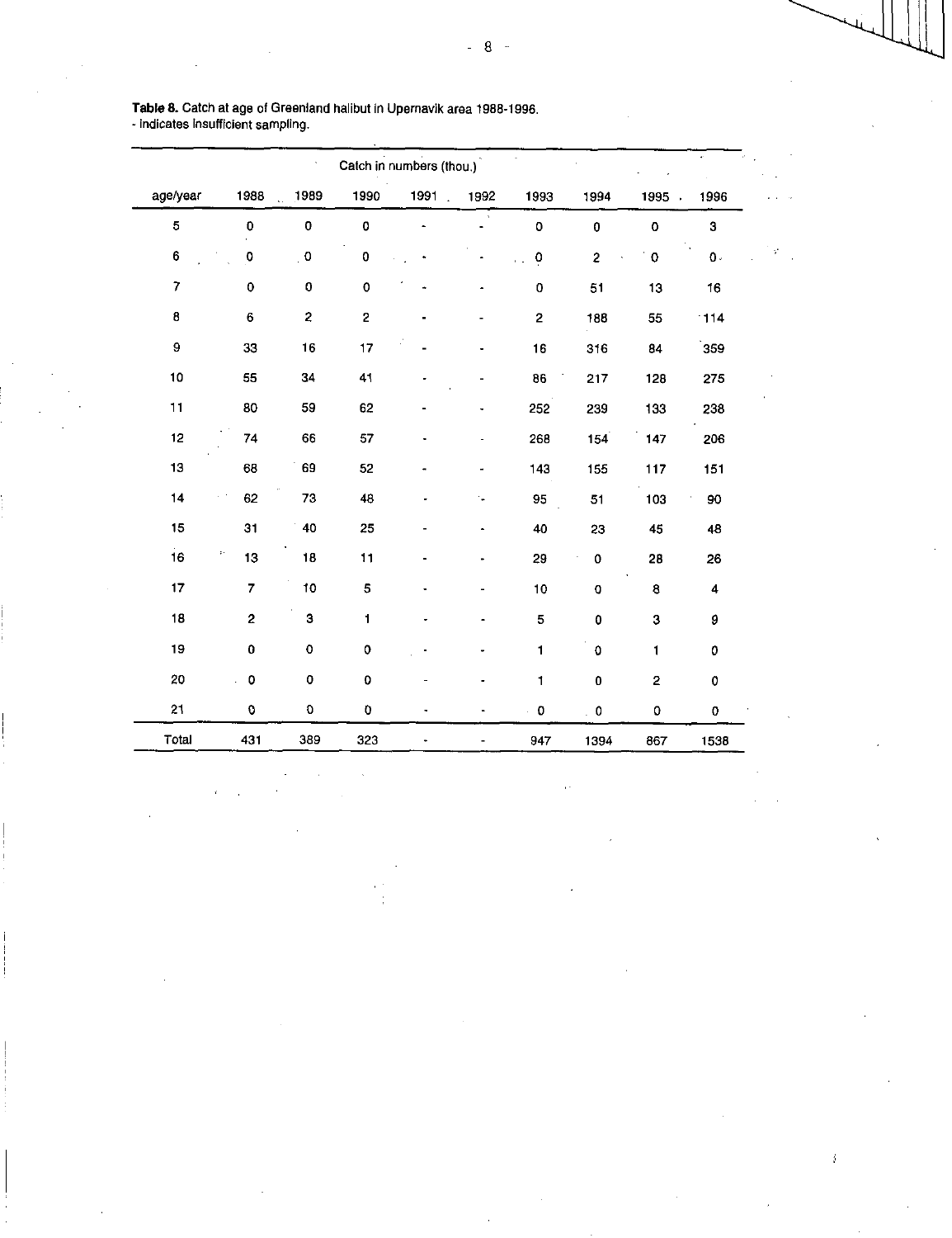





Figure 2. Landings in NAFO Div. 1A in the period 1987-1996 for the tre main fishing areas.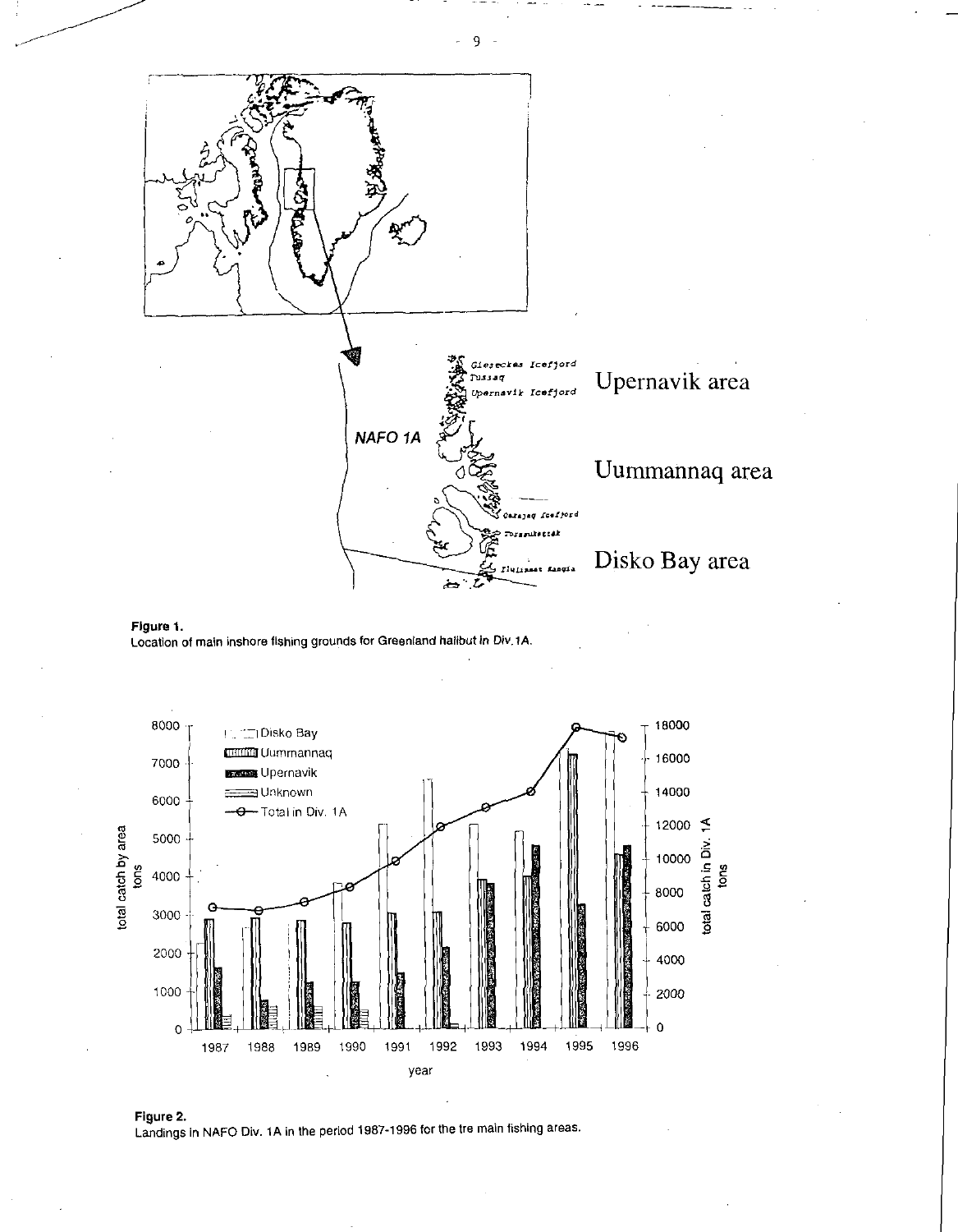







 $\mathcal{L}_{\mathcal{A}}^{\mathcal{A}}$ 

 $\frac{3}{2}$ 

CPUE for research longline surveys expressed as index-value using the least square means of In (CPUE) +/- S.E.

 $-10 -$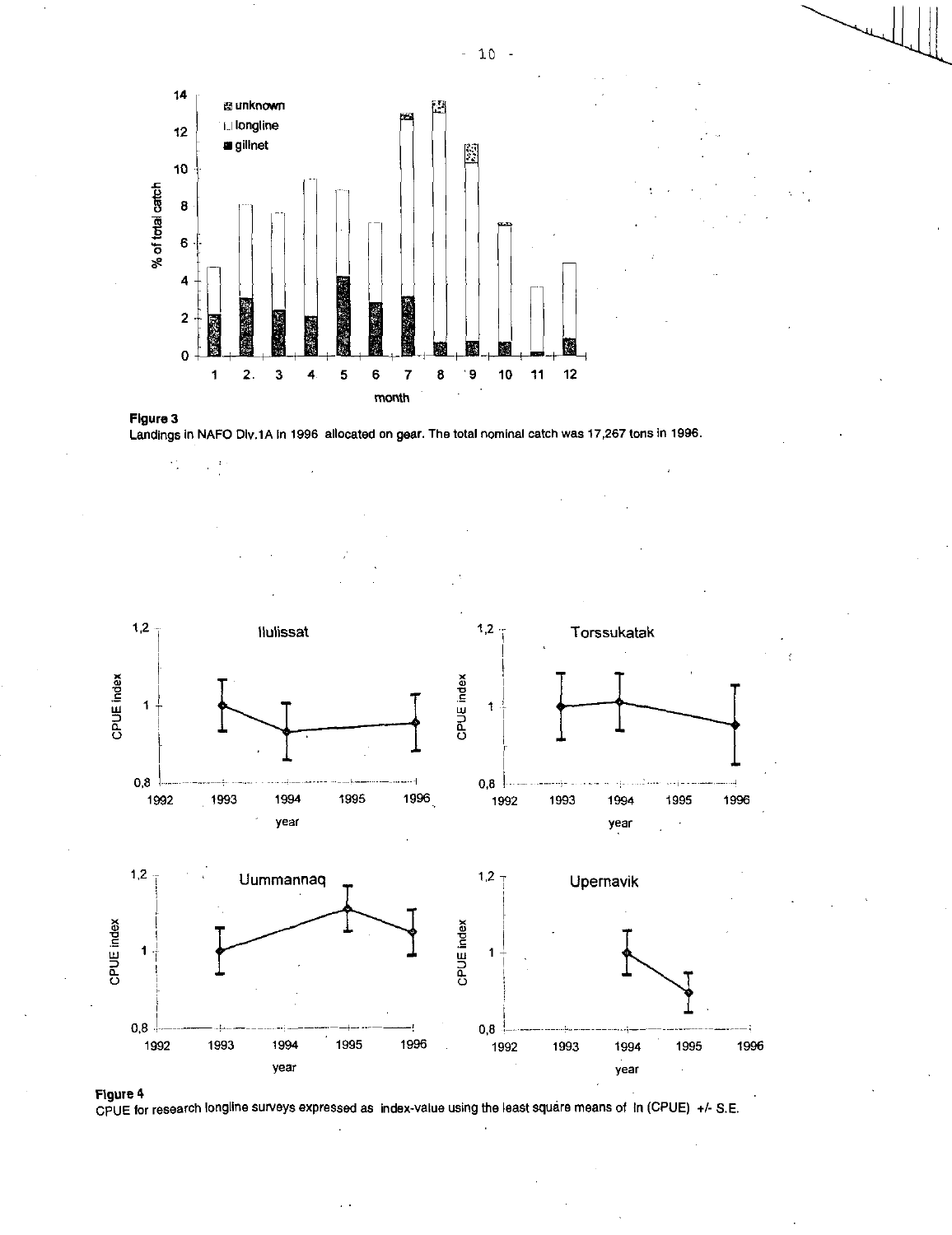

Figure 5 Mean length for research longline surveys in 1996. +1- S.D.



# Figure 6

Respective proportion of catagory large fish' (see text for complete describtion) in the Disko Bay (div. in Ilulissat and Torssukatak), Uummannaq and Upernavik.

 $11$  $\overline{a}$  $\frac{1}{\sqrt{2}}$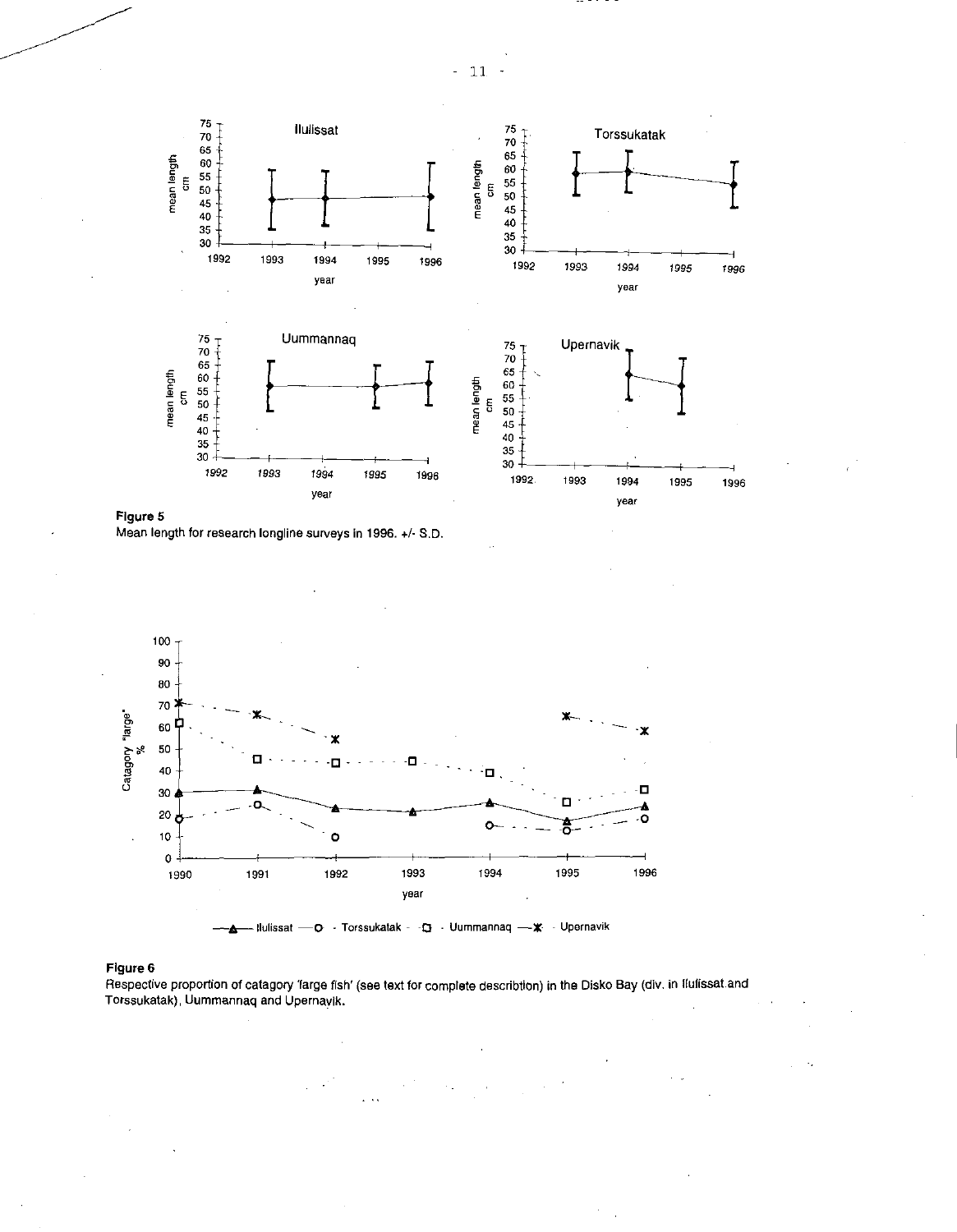$-12 -$ 







# Figure 8

Age of mamimum catch rate in the commercial fishery in Disko Bay, Uummannaq and Upernavik. Linear regression lines are indicated on the figure. *Disko Bay* a=-0.07 year', P=0.68, R=0.16; *Uummannaq* a=-035 year', P=0.004, R=0.91; *Upernavik*   $\alpha$ =-0.23 year<sup>1</sup>, P=0.28, R=0.47.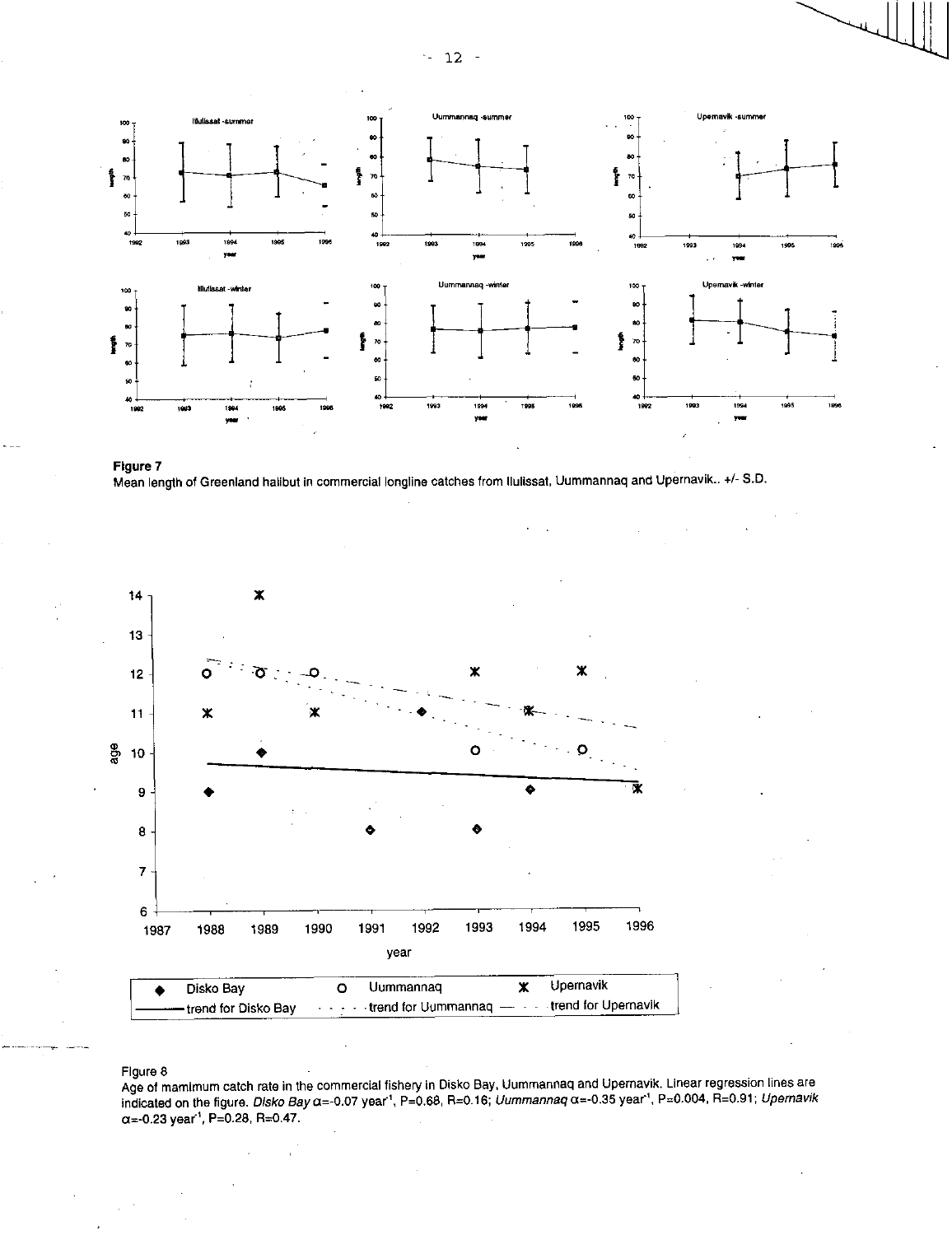# Offshore Recruitment



# Figure 9

Year-class strength *of recruits in the offshore area, plotted as* catch *in numbers* per hour, standardized index. The respective year-classes can be followed to age 3 in data from Greenland trawl survey. Mising values are due to missing observations.



## Figure 10

Stock-recruitment plot from the offshore nursery grounds. Yearclasses are plotted as standardized indices to the offshore spawning stock biomass, estimated for their respective year of spawning.

# - 13 -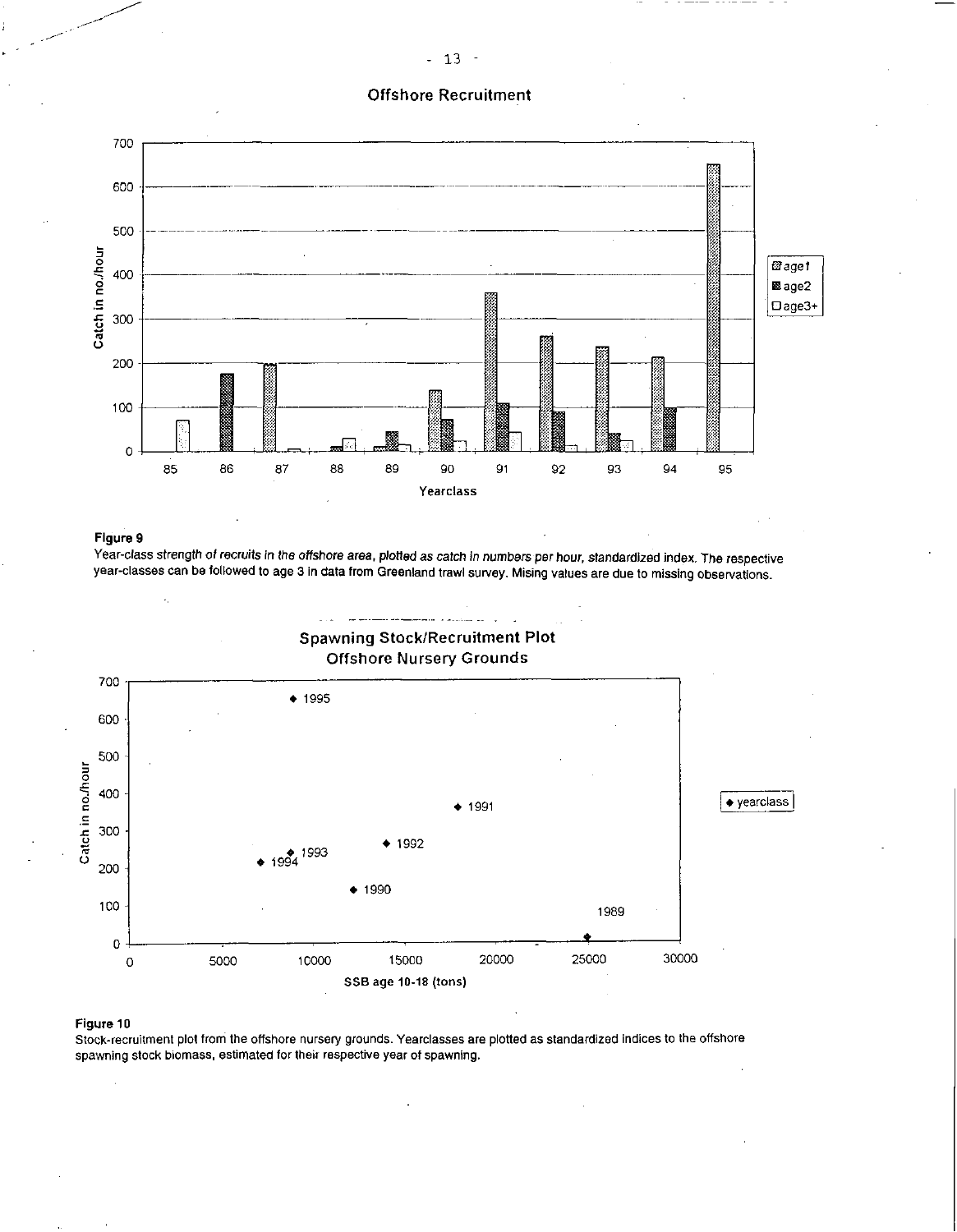# Disko Bay Recruitment



**Figure** 11

Year-class strength of recruits in the inshore area,plotted as catch in numbers per hour, standardized index. The respective year-classes can be followed to age 3 in data from Greenland trawl survey. Mising values are due to missing observations.  $\mathcal{C}_{\mathcal{C}}$  ,  $\mathcal{C}_{\mathcal{C}}$  $\sim 10^6$ 





# **Figure 12**

Stock-recruitment plot from the inshore nursery grounds. Yearclasses are plotted as standardized indices to the offshore spawning stock biomass, estimated for their respective year of spawning.

- 14 -